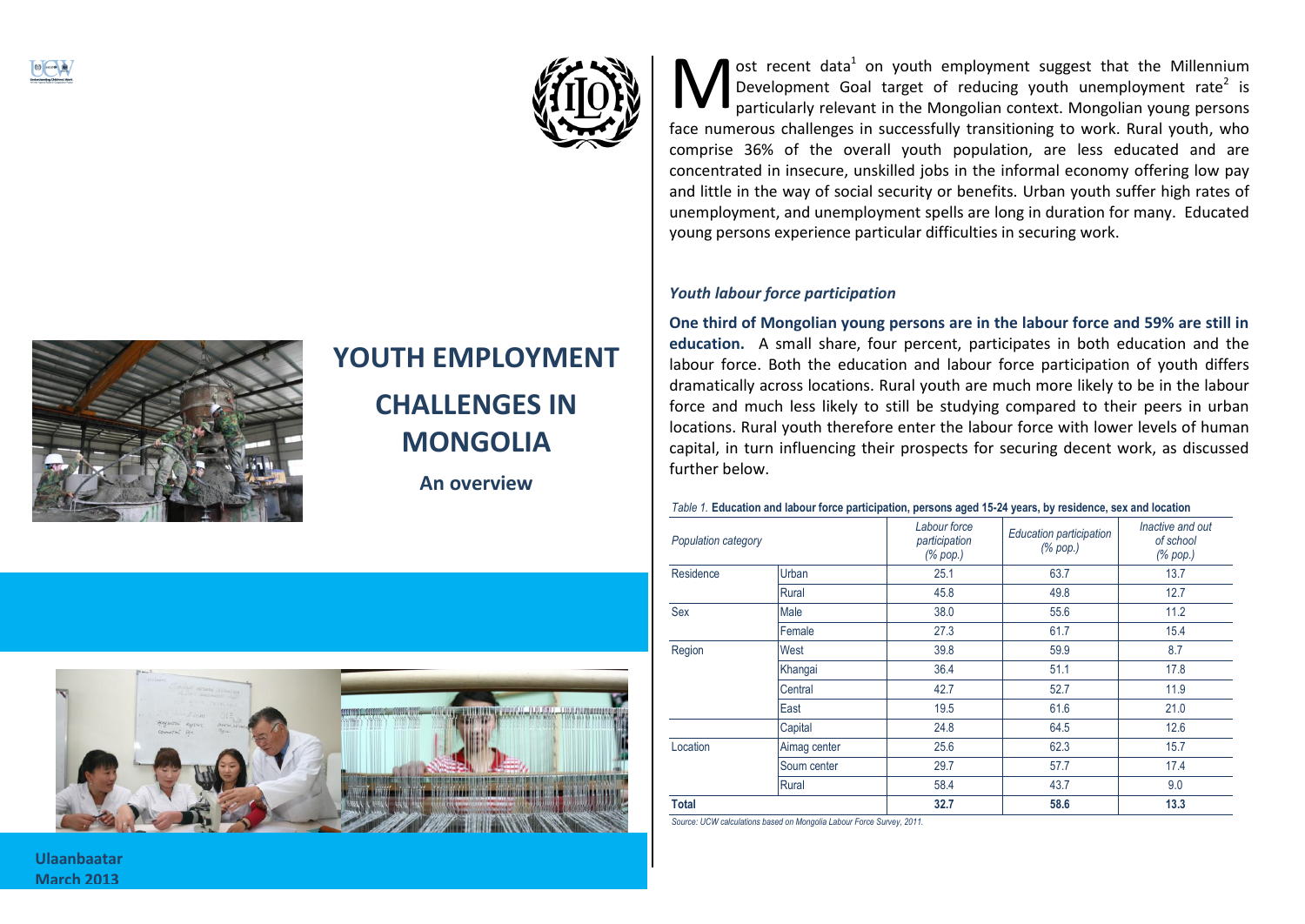**There are clear gender imbalances in terms of education and labour force participation.** As illustrated in [Figure 1,](#page-1-0) more female than male youth are in education, but fewer female youth transition into the labour force after graduating from education. As a result, fully one-quarter of older (20-24 year-old) female youth are inactive and out of education. This points to the substantial underutilised productive potential in the female youth population and to the need for policies aimed at promoting equal opportunities for female youth in the labour market.

#### <span id="page-1-0"></span>*Figure 1.* **Youth participation in education and labour force participation appears to have an important gender dimension**

Education and labour force participation rates, by age and sex



*Source: UCW calculations based on Mongolia Labour Force Survey, 2011.*

# *Youth unemployment*

**Too many Mongolian youth are unable to find work.** Overall, almost 11% of economically active young people are unemployed. This figure rises to nearly 16% when young persons available to work but not actively searching – a rough proxy for discouragement – are also considered. Almost all unemployed youth (83%) are looking for work for the first time, highlighting the particular difficulties that youth face in gaining an initial foothold in the labour market. The youth unemployment rate is more than double the adult rate, suggesting the existence of special barriers to youth employment, above and beyond general labour market conditions.

### <span id="page-1-1"></span>*Figure 2.* **Youth unemployment remains high, particularly in the urban centres outside the capital Ulaanbaatar** Strict unemployment rate<sup>3</sup> and relaxed unemployment rate,<sup>4</sup> 15-24 years age group, by sex and location



Source: UCW calculations based on *Mongolia Labour Force Survey, 2011.*

**Much of youth unemployment is long term in nature**. Over half (56%) of unemployed youth have been without a job for over one year and one-third have been unemployed for three or more years. The length of unemployment spells are important to determining the likely harm caused by unemployment. Short periods of unemployment may merely reflect active search on the part of youth for their "preferred" work, while prolonged unemployment spells early in a person's working life can permanently impair productive potential and influence lifetime patterns of employment and pay.

**Urban youth are more susceptible to unemployment.** The unemployment rate of urban youth is more than double that of rural youth, underscoring the different nature of the urban and rural labour markets, and in particular the important role that the livestock and agriculture sectors play in absorbing young rural workers. Youth unemployment rates are especially high in *Aimag* and *Soum* centres, at around 19% and 17%, respectively [\(Figure 2\)](#page-1-1). While job *access* is therefore a concern for urban youth, labour force disadvantage for rural youth is reflected more in job *quality*, as discussed below.

# *Youth job quality*

**Job quality is an even greater concern than job access for most Mongolian young persons.** Youth employment is dominated by low-productivity, non-wage work concentrated in the informal economy. Only 42% of all working youth are in wage employment [\(Figure 3\)](#page-2-0). An even smaller proportion, 35%, hold jobs in the formal economy (as defined by international standards for labour market statistics) [\(Figure](#page-2-1)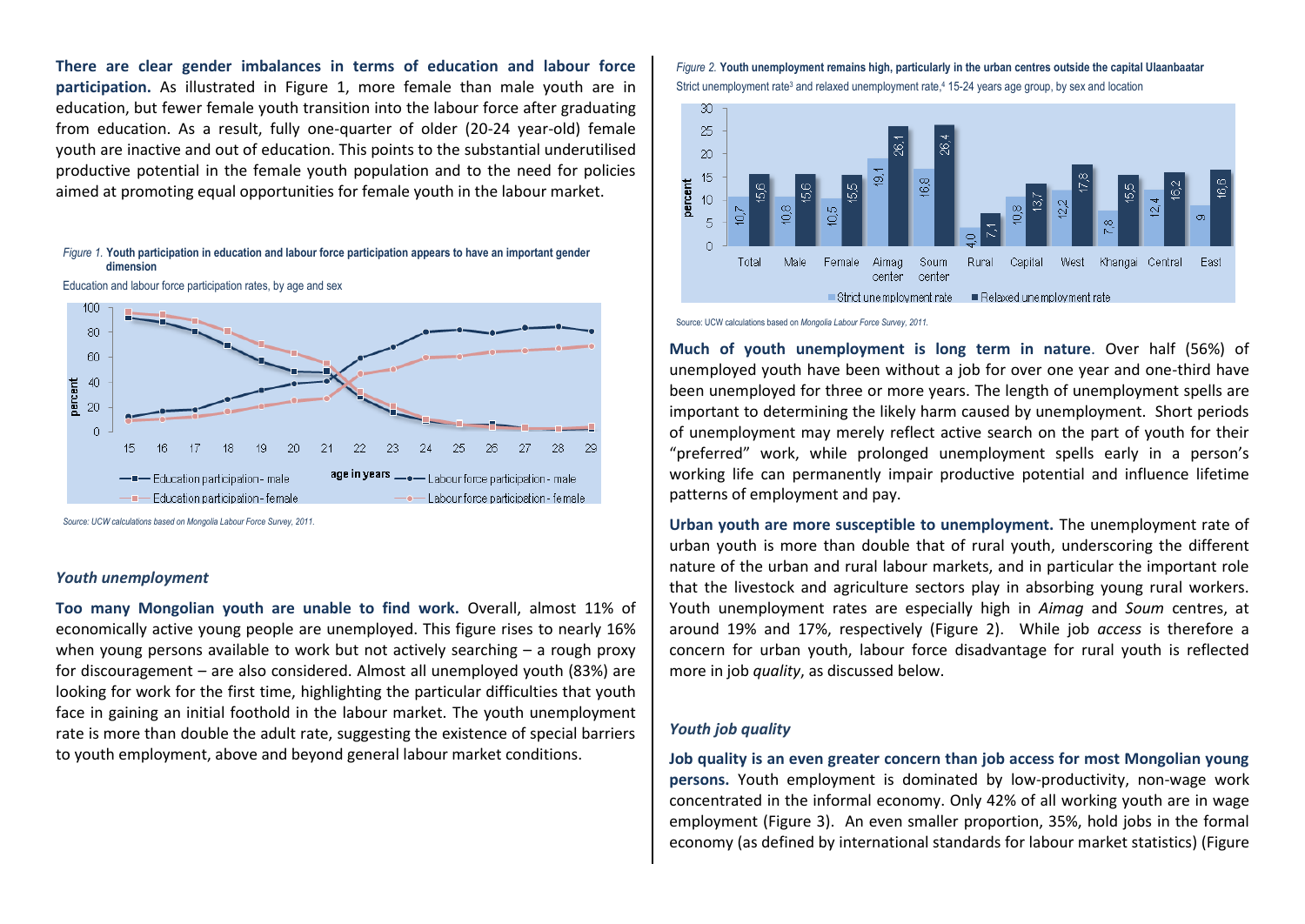[4\)](#page-2-1). Formality is perhaps the most important indicator of job quality – employment in the formal economy is associated with more job stability, legal protections, higher earnings and benefits such as pensions and health care. "Formalizing" informal employment by creating legal, economic, labour and social protection guarantees for concerned young workers is therefore a key policy priority in Mongolia.

# <span id="page-2-0"></span>*Figure 3.* **Less than half of employed youth are in wage employment**





Source: UCW calculations based on *Mongolia Labour Force Survey, 2011*.

**Rural youth are by far the worst off in terms of job quality.** In rural areas, only six percent of working youth hold jobs in the formal economy [\(Figure 4\)](#page-2-1). Most of the remainder work in animal husbandry (68%) or in non-wage family jobs (20%), where conditions are poor and where prospects for upward mobility and escape from poverty are very limited. Creating alternative livelihood opportunities through local economic development processes, youth entrepreneurship programmes and other means is therefore an especially important policy priority for rural youth. At the other end of the job quality spectrum are youth in the capital Ulaanbaatar, where three-quarters of employed youth enjoy wage jobs and almost two-thirds hold jobs in the formal economy.

# <span id="page-2-1"></span>*Figure 4.* **Most employed youth are concentrated in the informal economy, especially in rural areas**

Youth employed in formal and informal economies<sup>5</sup> as percentage of total employed youth, 15-24 years age group, by sex and location



Source: UCW calculations based on *Mongolia Labour Force Survey, 2011*.

# *Human capital and youth employment outcomes*

# **Two- thirds of non-student youth in Mongolia have at least secondary education.**  This is a reflection of the major strides the country has made in expanding access to secondary and tertiary education. There is still, however, a non-negligible share of out of education youth with very low levels of human capital in need of "second chance" learning opportunities. Again, rural youth stand out in particular in this context: 15% of non-student rural youth have no education at all and 36% have primary education or less. For the most part, these young people find themselves in the informal labour market without any real prospects for social integration and professional advancement. Other information sources suggest that progress in improving higher education *quality* has not kept pace with progress in expanding access, raising questions about how well the education and training system is preparing youth for the labour market.<sup>6</sup>

**Better-educated youth face a higher risk of unemployment.** Rates of unemployment among young persons with vocational/technical training (19%) and higher education (16%) are much higher than for young persons with lower levels of educational attainment [\(Figure 6\)](#page-3-0). This is partially the product of the fact that less-educated young people by definition begin their transition to work at an earlier age, and therefore have had a greater length of exposure to the labour market and more time to secure employment. But much of the unemployment among better educated youth is also long-duration  $-60\%$  of unemployed youth with vocational/technical training have been seeking work for more than one year.